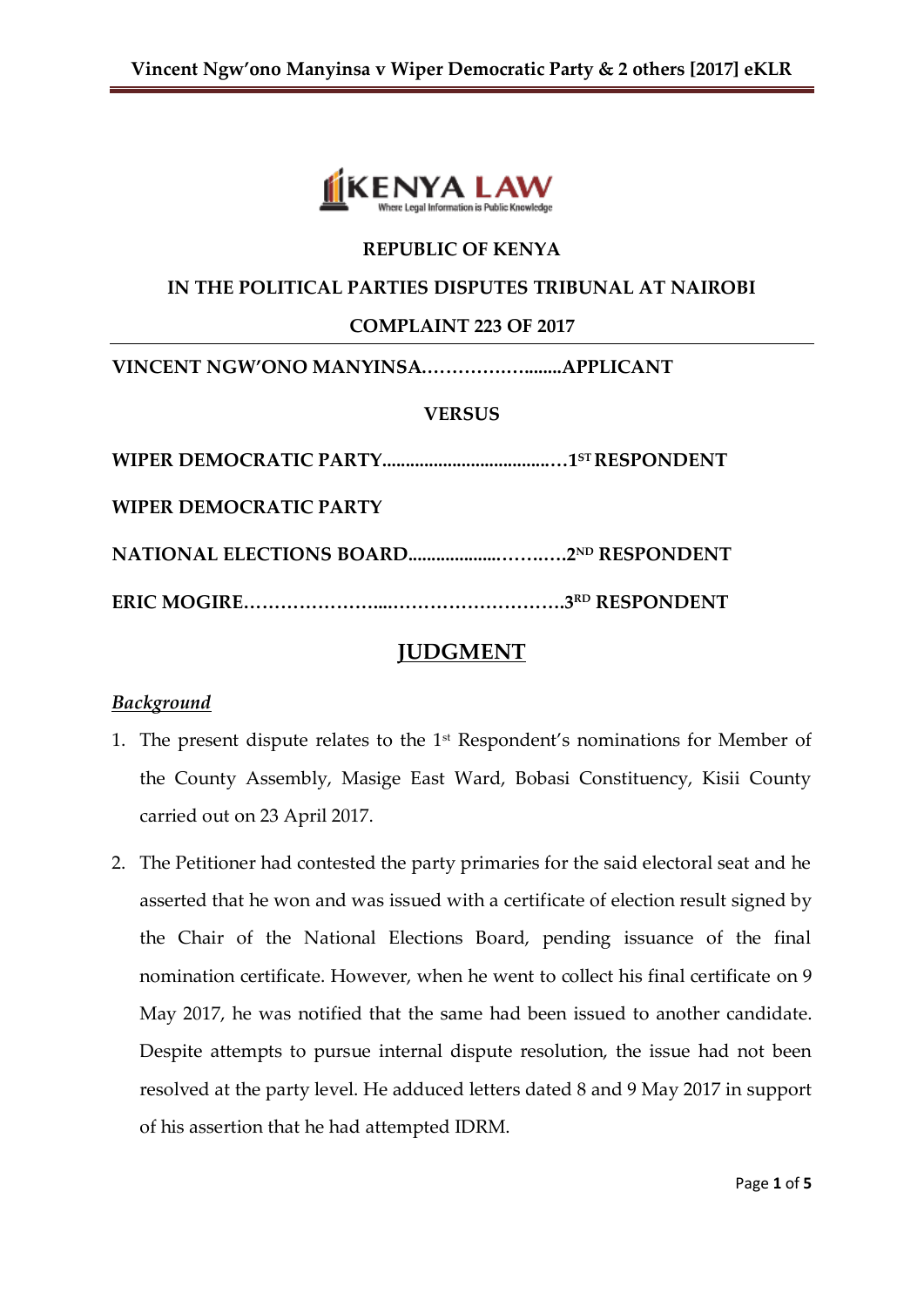- 3. The Petitioner approached this Tribunal by way of a Notice of Motion and Affidavit dated 10 May 2017. He prayed that the Returning Officer Masige East Ward be compelled to appear before the Tribunal and produce the original final tallying sheet as entered during the counting process and that the Petitioner be declared the duly elected nominee for the 1<sup>st</sup> Respondent.
- 4. The 1 st Respondent, by an affidavit sworn by its Executive Director Dr Jared Sosi asserted that this matter was not properly before this Tribunal on the basis that the same issues raised by the Petitioner were the same as those raised at the party level. He contended that the Claimant had not concluded IDRM as set out in rule 22 of the 1<sup>st</sup> Respondent's election and nomination rules.
- 5. It was also the 1st Respondent's contention that the notification of election result issued to the Claimant was not a final decision and that the notification attached by the Claimant had been tampered with. He annexed a copy of what he asserted was the 1<sup>st</sup> Respondent's notification of results.
- 6. The  $1<sup>st</sup>$  Respondent also took issue with the date when the Claimant alleged to have received communication from the 1<sup>st</sup> Respondent concerning the nomination certificate. It was their assertion that the Claimant had supplied contradictory information in this regard and that their allegations could not be trusted.
- 7. On 13 May 2017, the Claimant filed a further affidavit attaching communication between him and the party referring to him as the winner and inviting him to collect his nomination certificate from the party leader. The communication was dated 8 and 9 May 2017.

# *Issue for Determination*

After careful consideration of the record before us, we find that two issues arise for determination: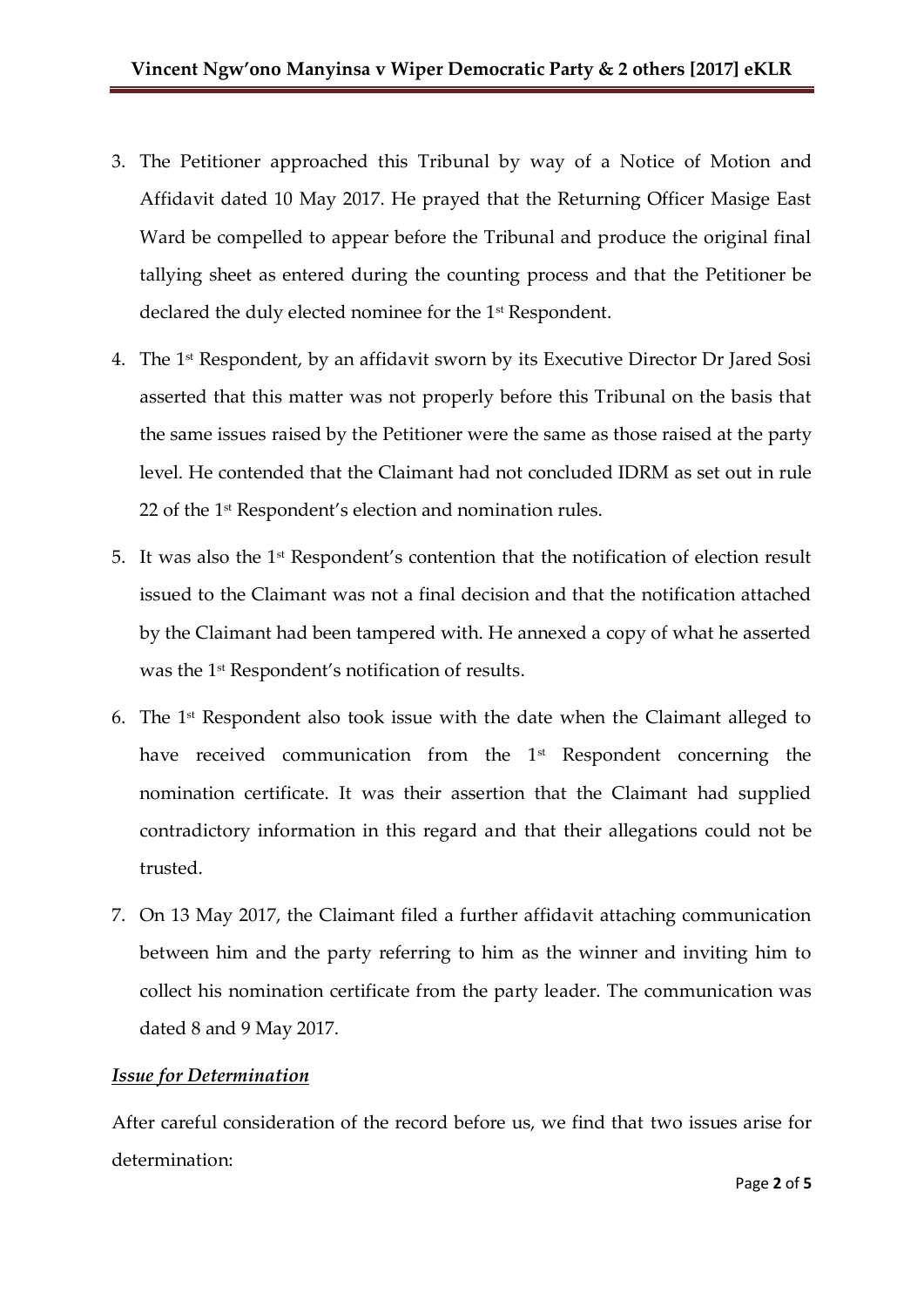- a. Whether this Tribunal has jurisdiction over the dispute
- b. Whether the outcome of the nomination exercise could be established

## **ANALYSIS**

## **a. Whether this Tribunal has jurisdiction over the dispute**

- 8. The jurisdiction of this Tribunal is well established by section 40 of the Political Parties Act. Insofar as the present dispute involves a party member and their party, it falls within the jurisdiction of this Tribunal. If a dispute meets the criteria in section 40 (1), the next requirement to be met is exhaustion of the party's internal dispute resolution mechanism (IDRM). Section 40(2) requires that a Complainant first exhaust the IDRM of the party before approaching the Tribunal.
- 9. We have previously held where there has been an attempt to exhaust IDRM, this Tribunal becomes well seized of the matter, even where the IDRM decision is still pending. This is because there are instances when the internal party mechanisms are lax or are intent on frustrating candidates. Such party members should not be left without a remedy. The Claimant has demonstrated, through a letter dated 8 May 2017 that he attempted to resolve the matter at the party level. Given the short timelines that the candidates were operating under, and the alleged notification by the party that the certificate had been issued to someone else, it is clear that the Claimant was apprehensive that his win would be rendered nugatory. We therefore find that the Complaint is properly before this Tribunal.

### **b. Whether the outcome of the nomination exercise could be established**

10. There is no dispute that the 1<sup>st</sup> Respondent's primaries were conducted on 23 April 2017. What is contested is the outcome of that nomination exercise. From the evidence before us, we are unable to conclusively determine the nomination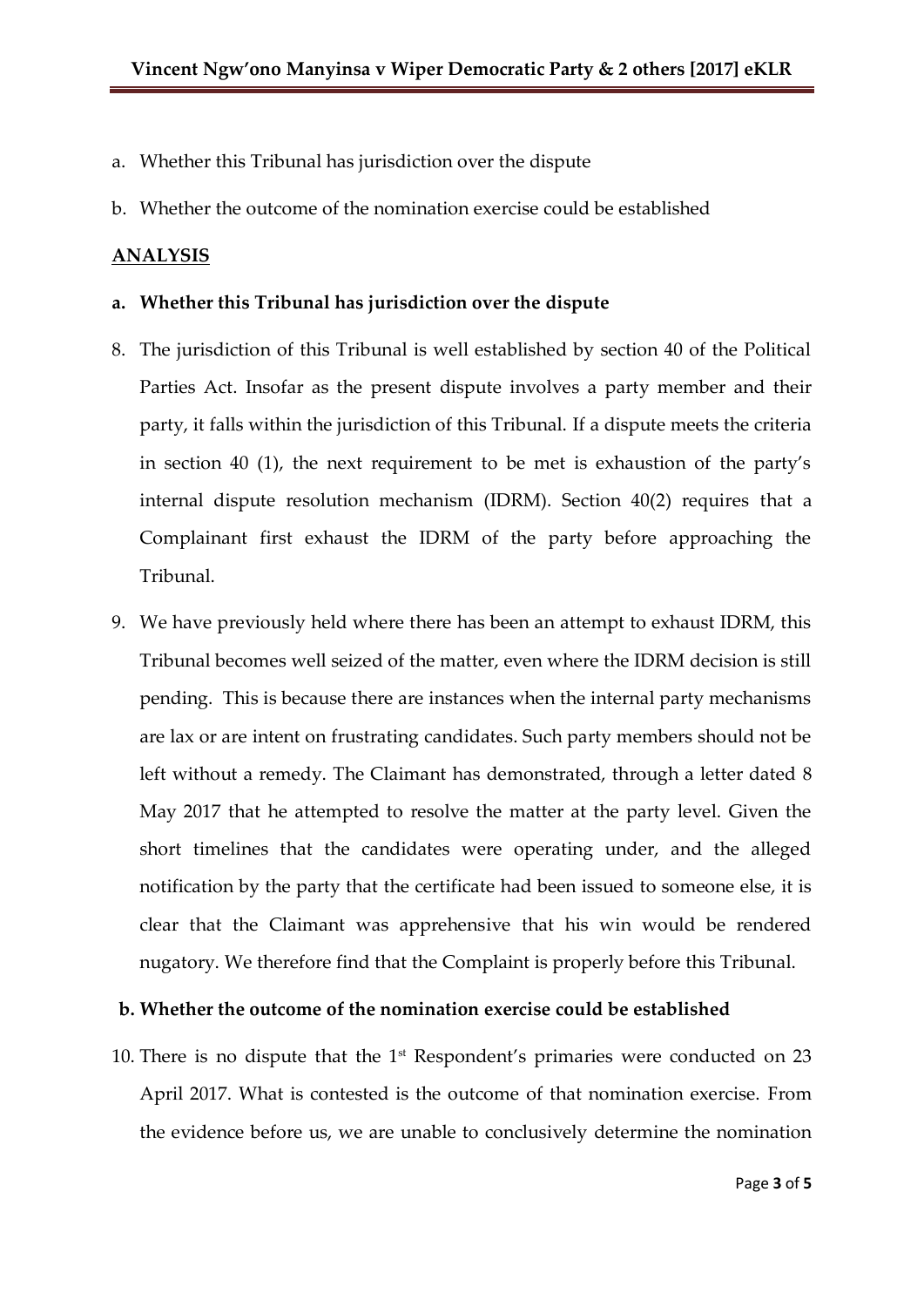exercise process or its outcome. The Claimant avers that he won, while the 1<sup>st</sup> Respondent through its Executive Director raises credibility issues with the exercise in that the 3rd Respondent's agents disappeared with ballot boxes from some polling stations only to resurface after midnight.

- 11. Nevertheless, we find that the  $1<sup>st</sup>$  Respondent, having conducted the said exercise, was the best placed to guide this Tribunal as to the outcome of that exercise. While the 1<sup>st</sup> Respondent contended that the Claimant was not the winner, they did not adduce a notification of election result for the said seat issued to any other candidate. Annexture JMS-2 related to a different electoral seat and was therefore did not assist this Tribunal to reach a determination in respect of the present Complaint.
- 12. We are therefore unable to determine with certainty who won in the nomination exercise and whether the process was capable of producing a winner.

# *Orders*

- 13. In light of the foregoing, we make the following orders:
	- a. Any certificate of nomination issued by the 1st Respondent as a result of the nomination held on 23 April 2017 be and is hereby nullified.
	- b. A fresh nomination exercise be conducted forthwith in accordance with the 1st Respondent's constitution and the elections and nomination rules in a transparent and democratic manner, taking into account the interest of all parties.
	- c. That each party will bear its own costs.

# Dated at **NAIROBI** this **13 th DAY** of **MAY** 2017